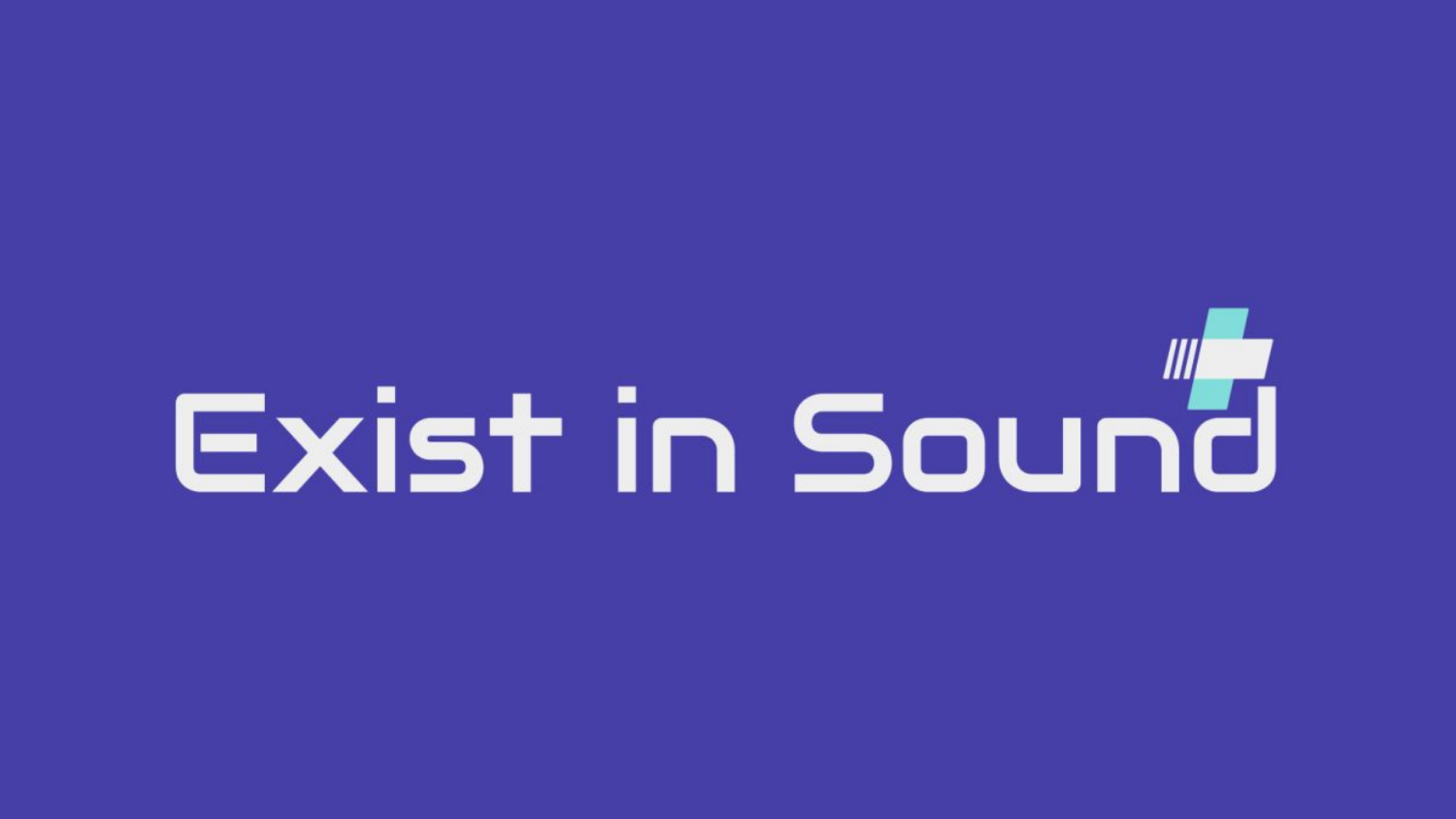## Reframe / Engage

About:

- Serving the gaming and creative community!
- Software QA background
- Catering to both waterfall & agile methodologies
- Courtesy no cost Consultation & Proposal
- Game SFX & Interactive Audio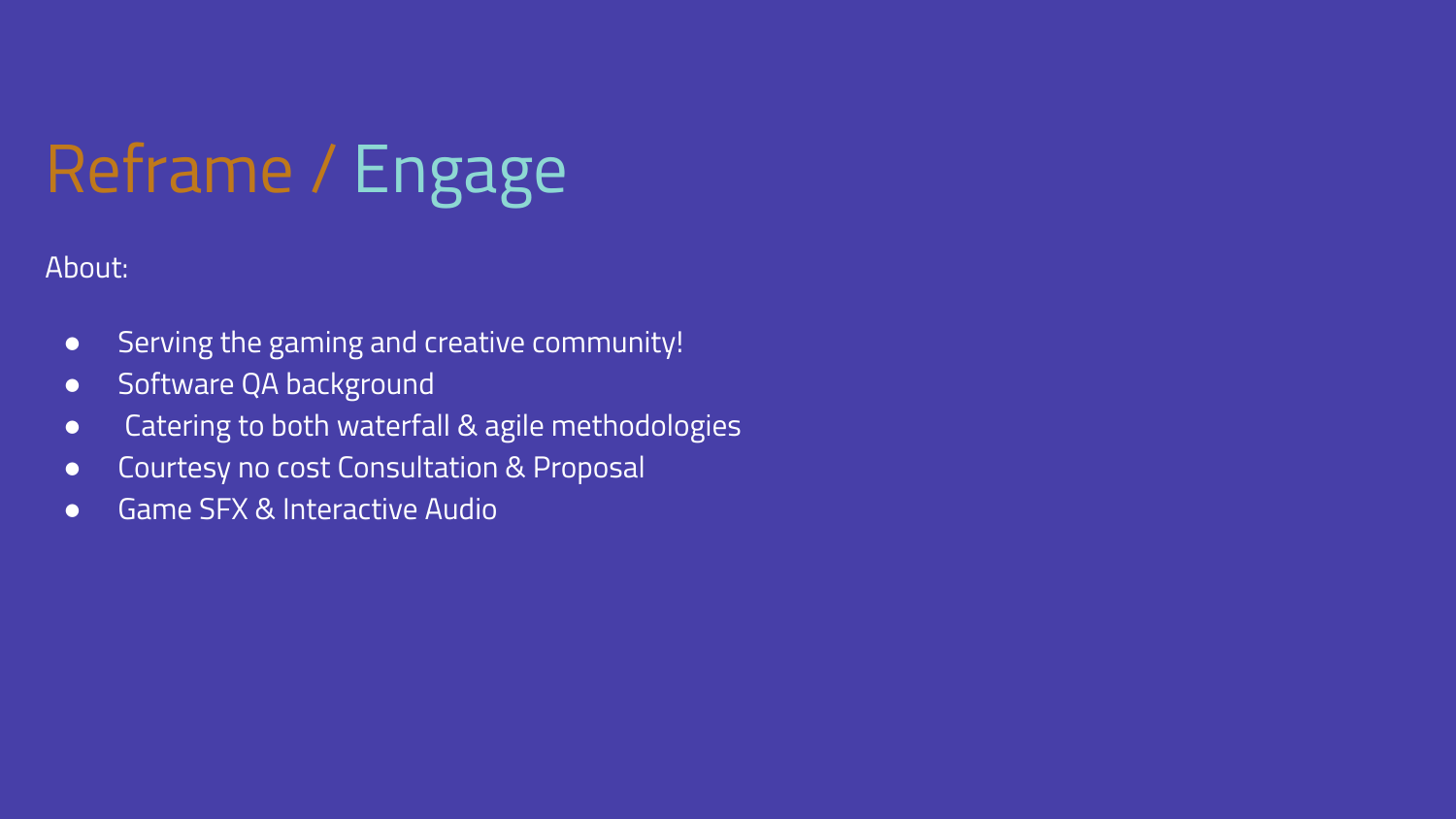

## Musical Skill Tree

Musical Skill Set: Music maker & music software publisher. Offering a professional musical and technical skill set for your gaming project.

- **→** Classically Trained Piano & Strings
- → Full Studio Equipped Digital Workstation and hardware.

#### → Target Locked

Active competitor in the trance community!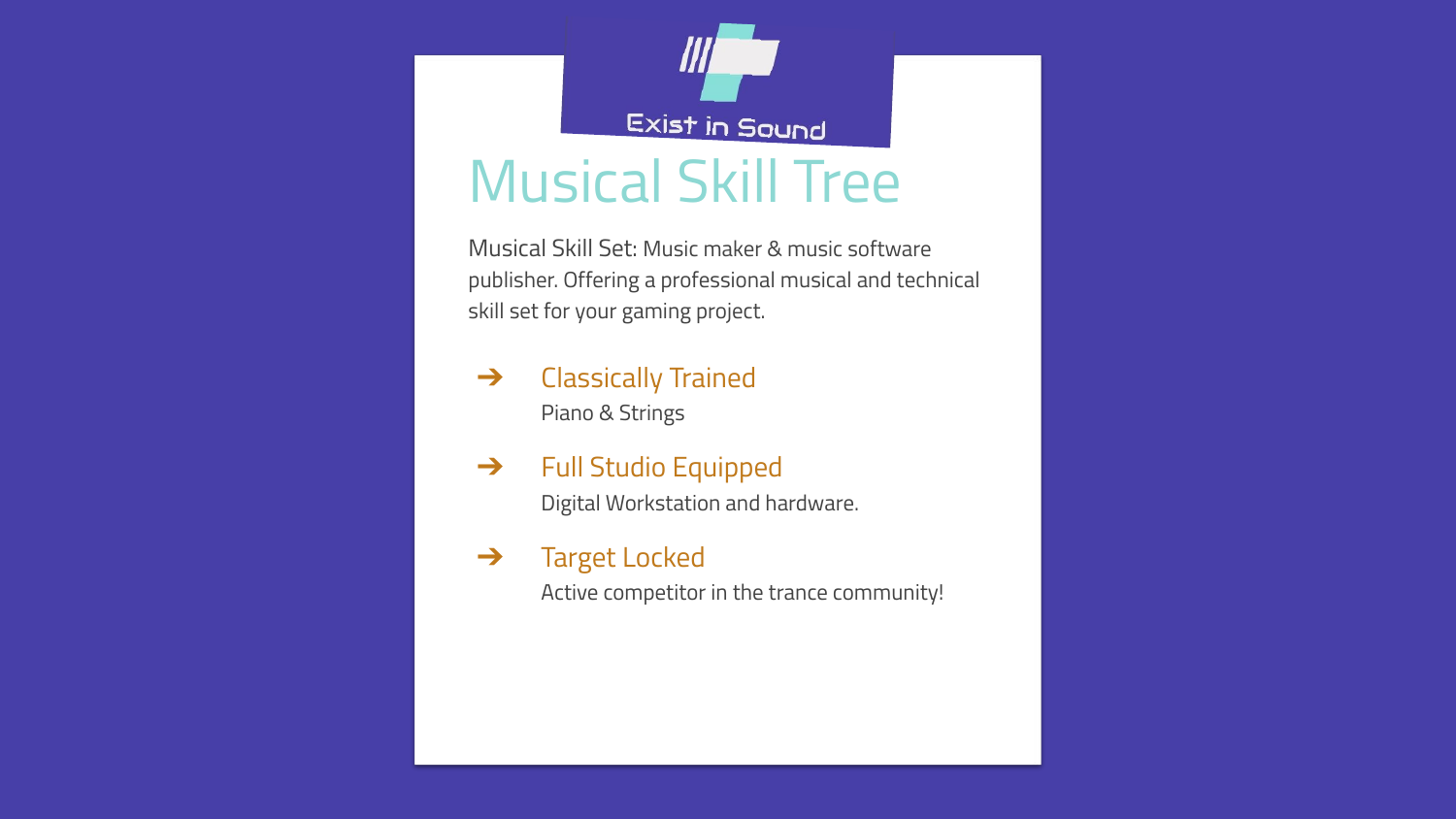# **Classically** Trained / sound brings out the life in games.

I studied music composition and theory under Robert Pellicani (NJ).

**7X Top 100** [/ Trance & Electronica](https://www.bptoptracker.com/artist/exist-in-sound/598397) **[3X Top 10](https://www.bptoptracker.com/artist/exist-in-sound/598397)** / Trance **[Mixcloud Top 100](https://www.mixcloud.com/existinsound)** / Trance 103.7 **KaneFM** Guildford UK Feat. Artist Classically trained by R. Pellicani (NJ)

#### **Why it matters**

All the technology in the world cannot replace musical quality.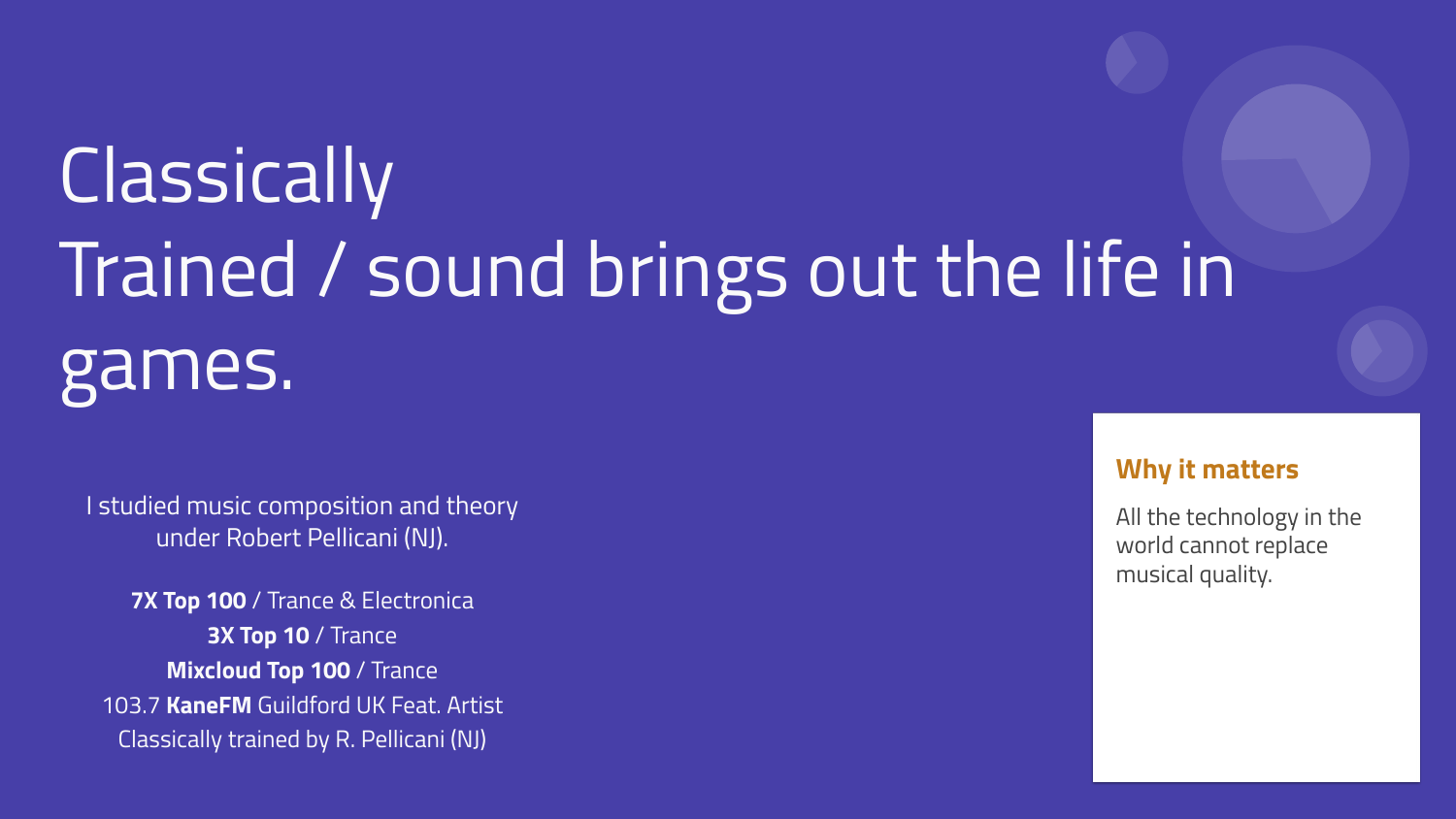7x top 100 ::: Trance & Progressive

Beatport New Releases 2017 / 2019 / 2020 / 2021

The same level of commitment required to chart goes into every piece of audio I create for your game.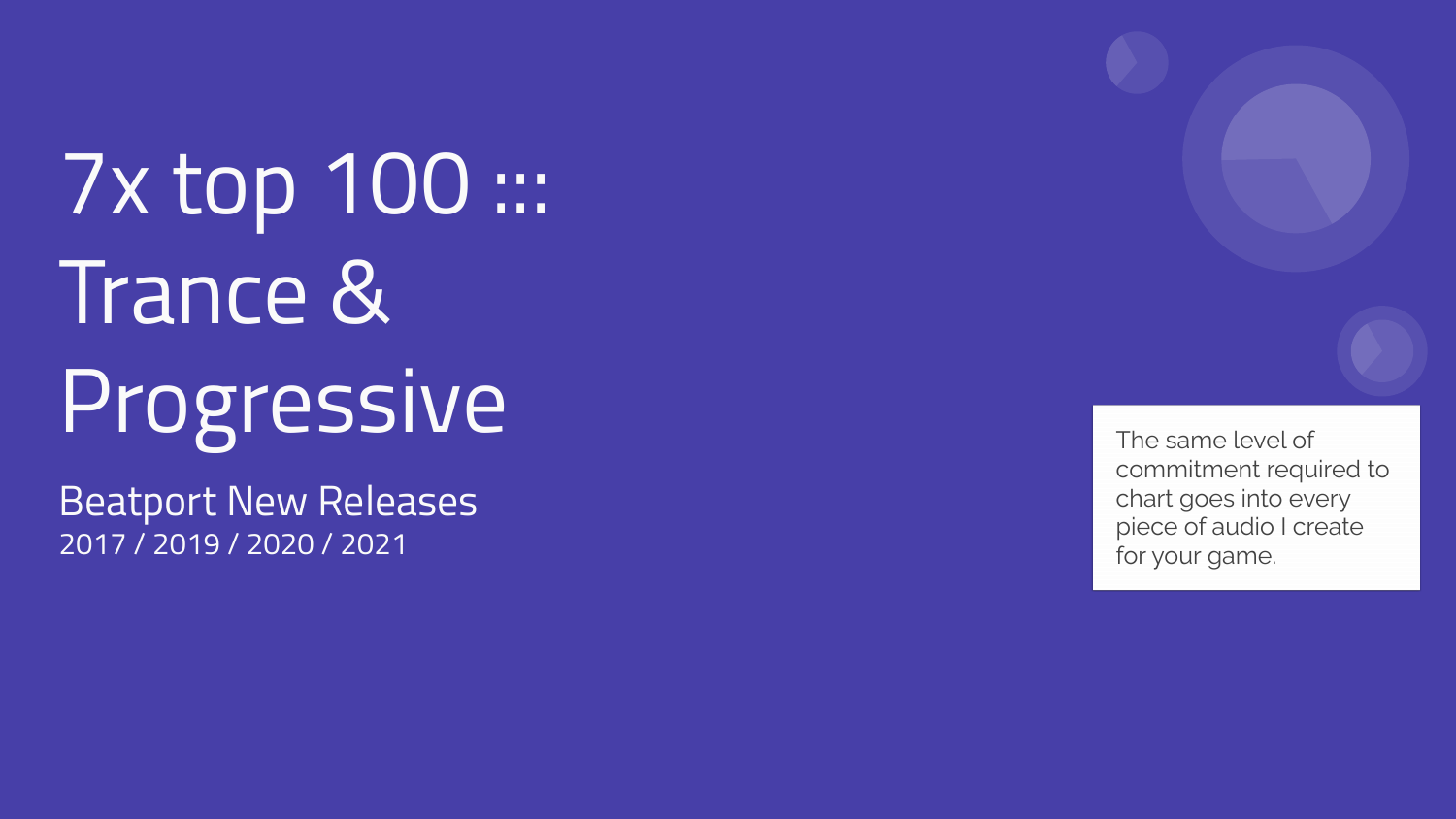### The Bright & Dark to your Player Experience.

#### **Additional Services** I offer:

Soundtrack & Gaming Audio Mobile, PC, Console Crafting **trance** & **electronica Test**, **QA**, & D**ebug** support **agile**/**waterfall** development methodology

# EXIST IN SOUND

#### **Your teammate.**

I'll be with the team until the end. Develop, test, rework and recompile. Late nights or early mornings on Discord are a norm.

22000

Add "Exist in Sound" to your Spotify playlist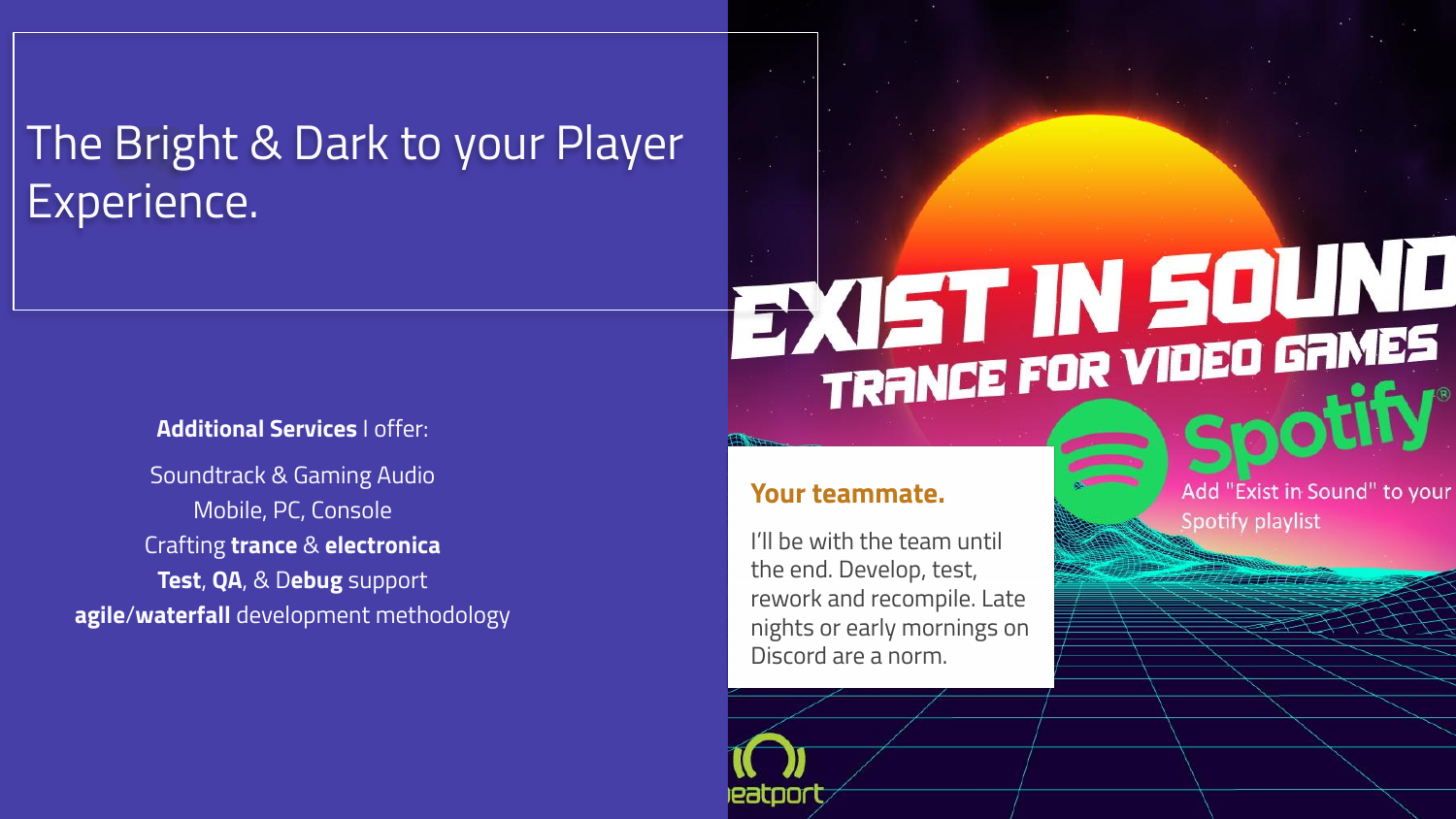## Dev talk

**The music gave my game the life it needed.**

Revolve Pong Team, CA

### **Two Words, love it.**

Last Bot Team, MN

### **Dig the synth skills.**

MyndGamesUK, UK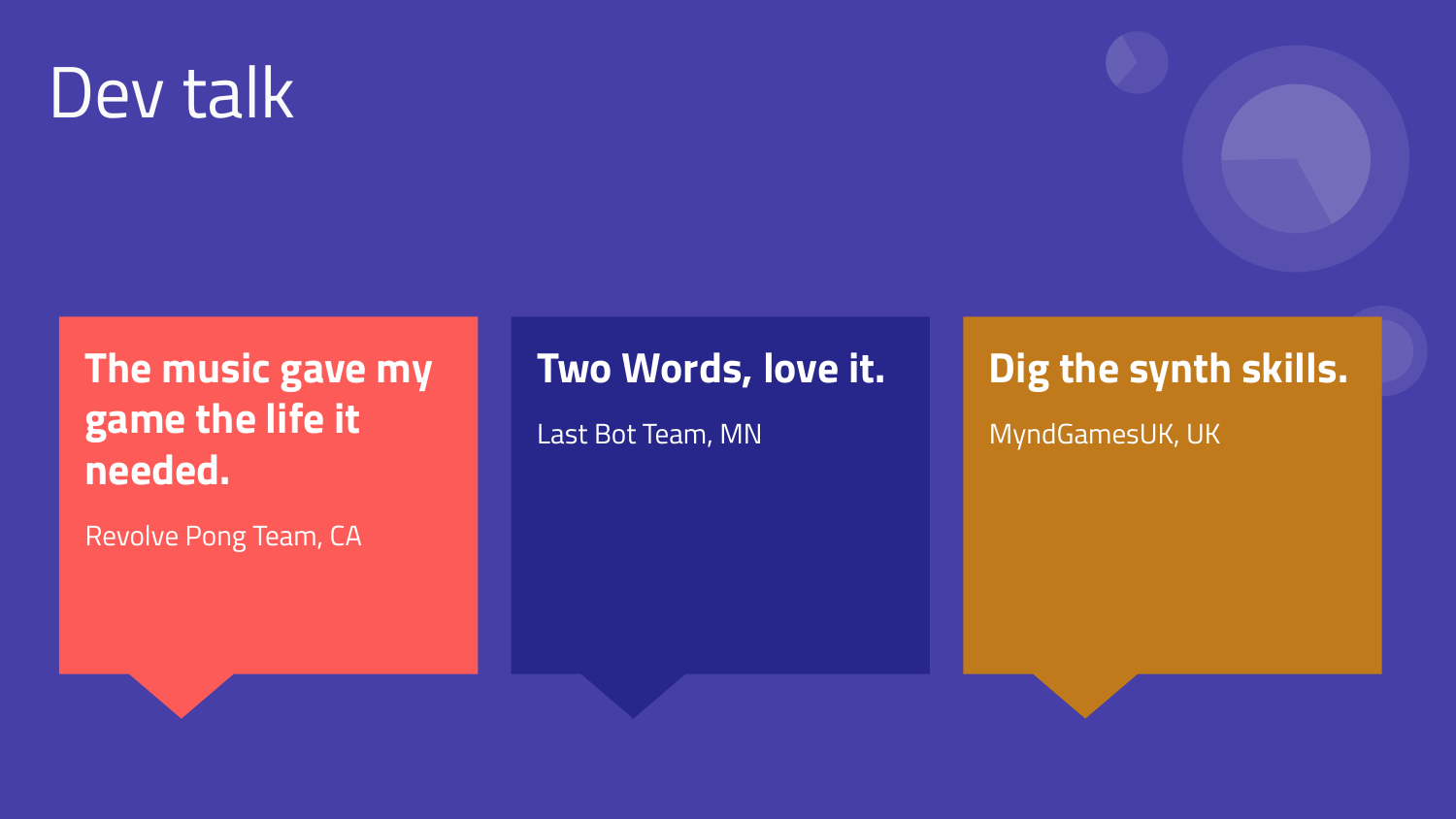

#### **Included in the Rate for individual Track Production:**

- A Completed Song inspired by your game's artistic vision.
- A Radio Edit, Extended Version, or other Variation Remix to your liking.
- Test & QA for Desktop, Android & iOS.
- JIRA board upon request!

#### **Regarding Rates:**

- Rates are not hourly, as hundreds of hours go into each project.
- I treat every project like a full time commitment.
- This is the way.

#### **When Contacting me:**

- Include info about your project for a quick estimate on rates & lead time.
- Helpful Info: Track Count, length, style & genre requirements.
- Any related technical details and specifics to your audio.
- Trailers, audio samples, musical taste, all help me better understand your creative vision!